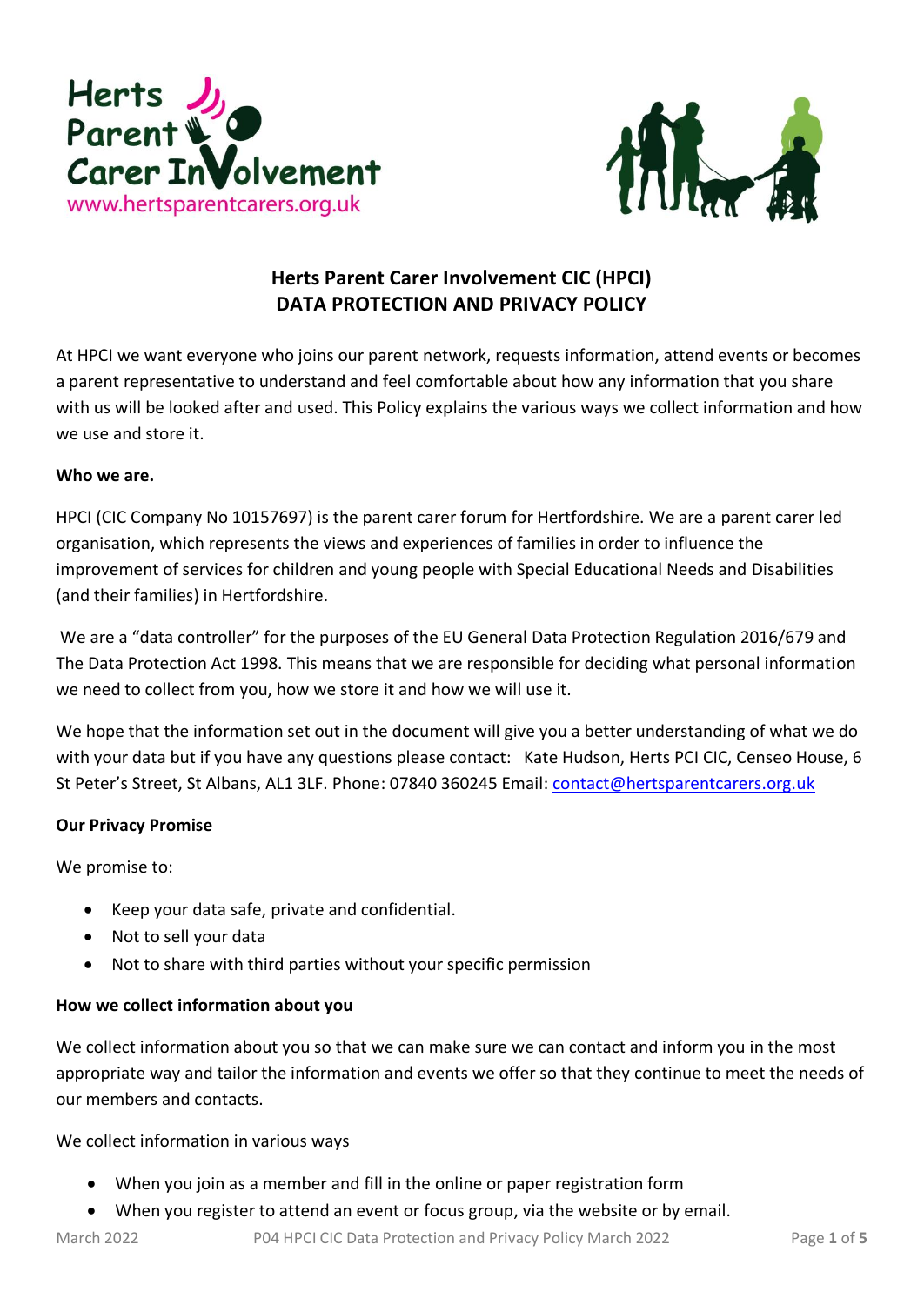



- When you phone or email HPCI to ask us a question, request information, provide us with information or make a complaint
- If you volunteer to be a parent representative.

## **Information we collect and why we use it.**

The personal information we collect about you includes details such as your name, address, phone numbers, email address, special needs and year of birth of your children and in the case of parent representatives your bank account number and sort code.

We mainly use this information to do the following:

- Provide you with regular information about SEND (special educational needs and/or disabilities) services, events, support and developments local and national
- Contact you about an HPCI event that you may be attending or have attended
- To keep a record of your membership of HPCI
- To invite you to take part in surveys run by HPCI or outside agencies which we think would be of interest to you
- Pay any expenses due to you as a volunteer parent representative

#### **Legal basis for using your data**

As well as our Privacy Promise your privacy is protected by law.

Data protection law says that we are allowed to use personal information only if we have a proper reason to do so. The law says we must have one or more of these reasons:

- To fulfil a contract we have with you, or
- When it is our legal duty, or
- When you consent to it, or
- When it is in our legitimate interest A legitimate interest is when we have a business or commercial reason to use your information

#### **Sharing your information**

We will not share your information with a third party without your specific permission.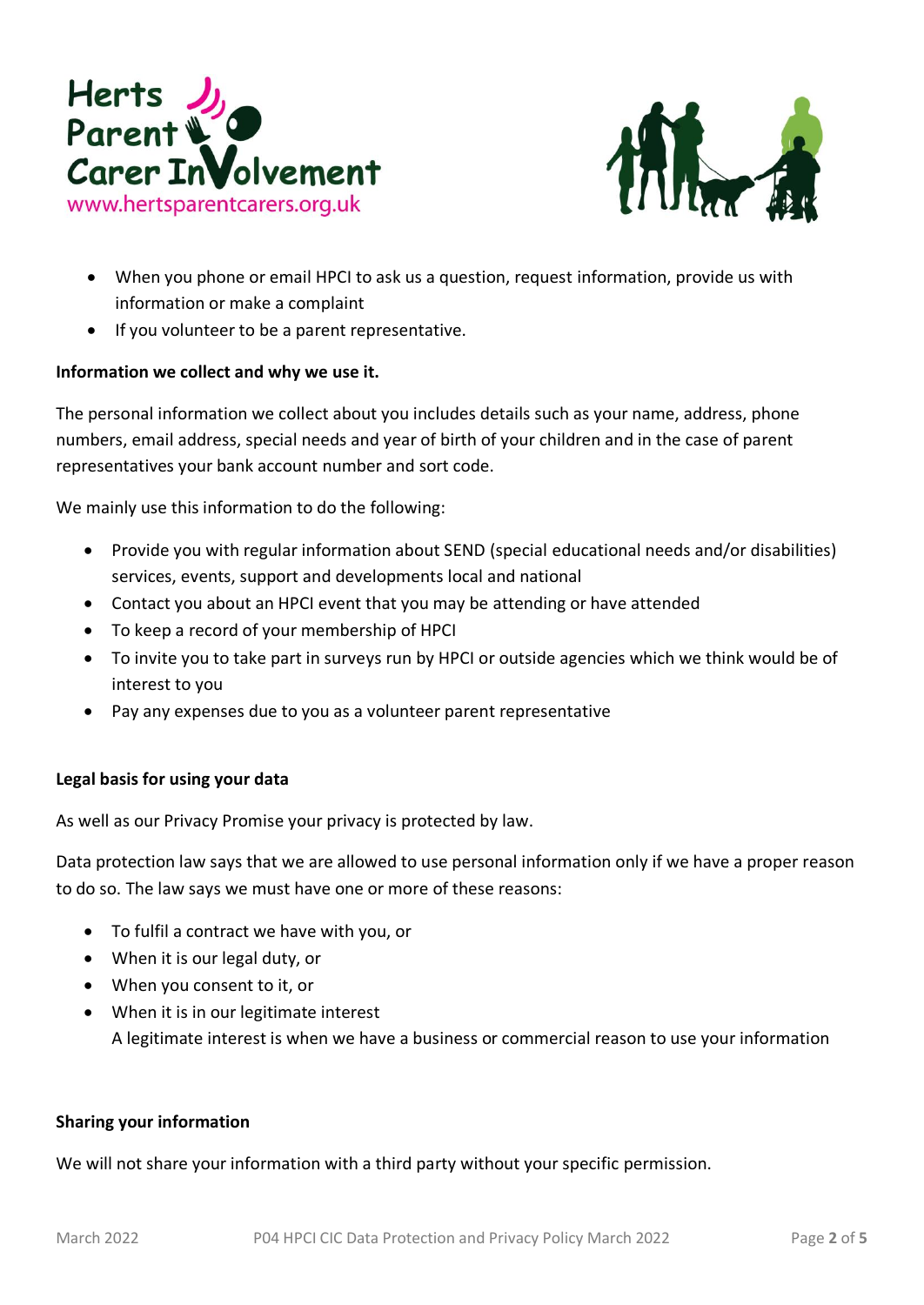



The exceptional circumstances that would lead to us sharing information without your consent would only be cases where we had to report our concerns about the safety of a child or vulnerable adult or we were legally required to provide information.

We also share limited information with our funders such as how many members we have but this never includes your individual personal information.

## **Keeping your information safe**

Your personal information will be retained by HPCI for as long as we have to by law. If there is no legal requirement we will only store it for as long as we need it.

You should be aware that communications over the internet (such as emails) aren't secure unless they have been encrypted. We can't accept responsibility for any unauthorised access or loss of personal information that is beyond our control.

We will keep all the personal information we gather about you until you decide you no longer want to be a member of HPCI or for six months after the date of an event you attended/registered for.

We also hold some of the information in paper records which are kept secure in a locked filing cabinet. Other forms of data that we hold are kept secure using password protection on files and laptops. The Directors and employees of HPCI are all trained so that they understand the importance of keeping your personal information secure and confidential and we have procedures in place to ensure the safe processing of your data.

# **The rights you have in respect of the information we hold and process**

Under GDPR you have various rights in respect of the information we hold. These are listed below.

- **Access to your personal information**: You can access a copy of the information we hold about you, along with what information we use, why we use it, who we share it with and how long we keep it for. You can make this request free of charge by putting the request in writing and providing proof of your identity.
- **Right to Object**: If we are processing your personal information on the basis of a legitimate interest then you can object if there is a particular reason why you don't want us to do this.
- **Consent**: If we are relying on your consent to use personal information (for example to send you emails about our services) then you can withdraw consent at any time.
- **Rectification**: You can ask us to change or complete any information about you if it is inaccurate or incomplete.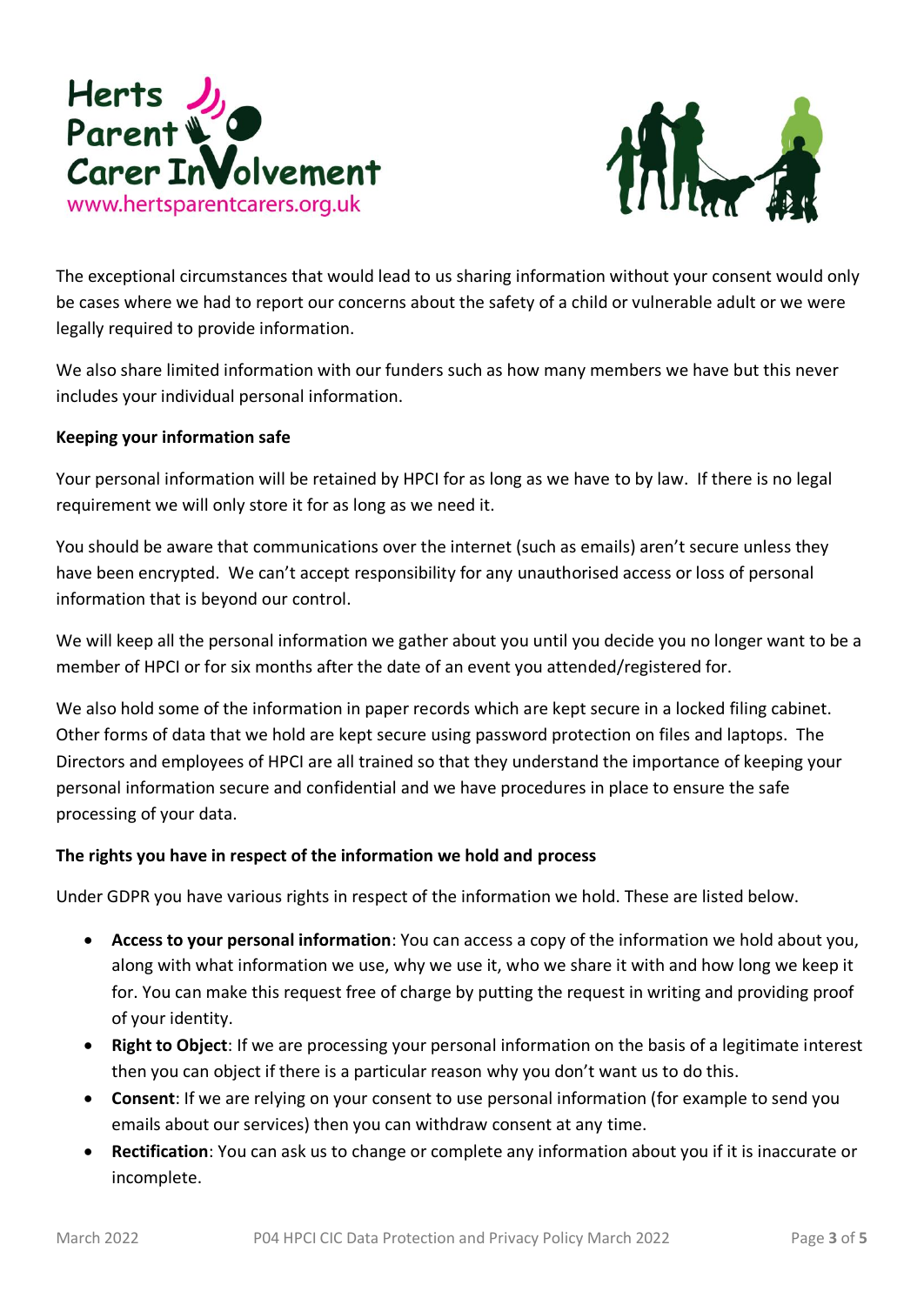



- **Erasure**: You can ask us to delete your personal information where it is no longer appropriate for us to hold it.
- **Portability**: You can ask us to provide you with some of the personal information we hold about you in an electronic form so it can be easily transferred.
- **Restriction**: You can ask us to stop processing your data while we are acting on a request from you to delete your data or if you have objected to us processing it.
- **No automated-decision making**: You also have the right to object to automated decision making in certain circumstances. We don't carry out any automated decision making so we won't list the details of this right.

If you want to make any of the above requests then please contact Kate Hudson on [contact@hertsparentcarers.org.uk](mailto:contact@hertsparentcarers.org.uk) or by phone on 07840 360245. If you are asking for us to provide you with copies of the data we hold about you, either in paper form or electronically, then we will need the request in writing and you will need to verify your identity.

## **Keeping your information confidential**

HPCI expects that Directors, Employees and Parent Reps will be aware, at all times, about the confidentiality of information gained by them during the course of their duties and will treat your information in a discreet and confidential manner.

You can be confident that:

- Written records including computerized information and correspondence will be kept securely at all times when not being used by an authorized person.
- Information received from Hertfordshire County Council, NHS Hertfordshire, and other organisations, will be kept confidential to within the Board when requested to do so.
- Conversations relating to confidential matters will not take place in situations where they may be overheard.
- Information of a personal nature gained as part of a trusting relationship with other parent carers will not be shared without the express permission of that person.

Any breach of confidentiality may be regarded as misconduct and be the subject of serious action e.g. termination of membership of HPCI.

If you want to make a complaint about our use of your data, then please contact Kate Hudson using the contact details above.